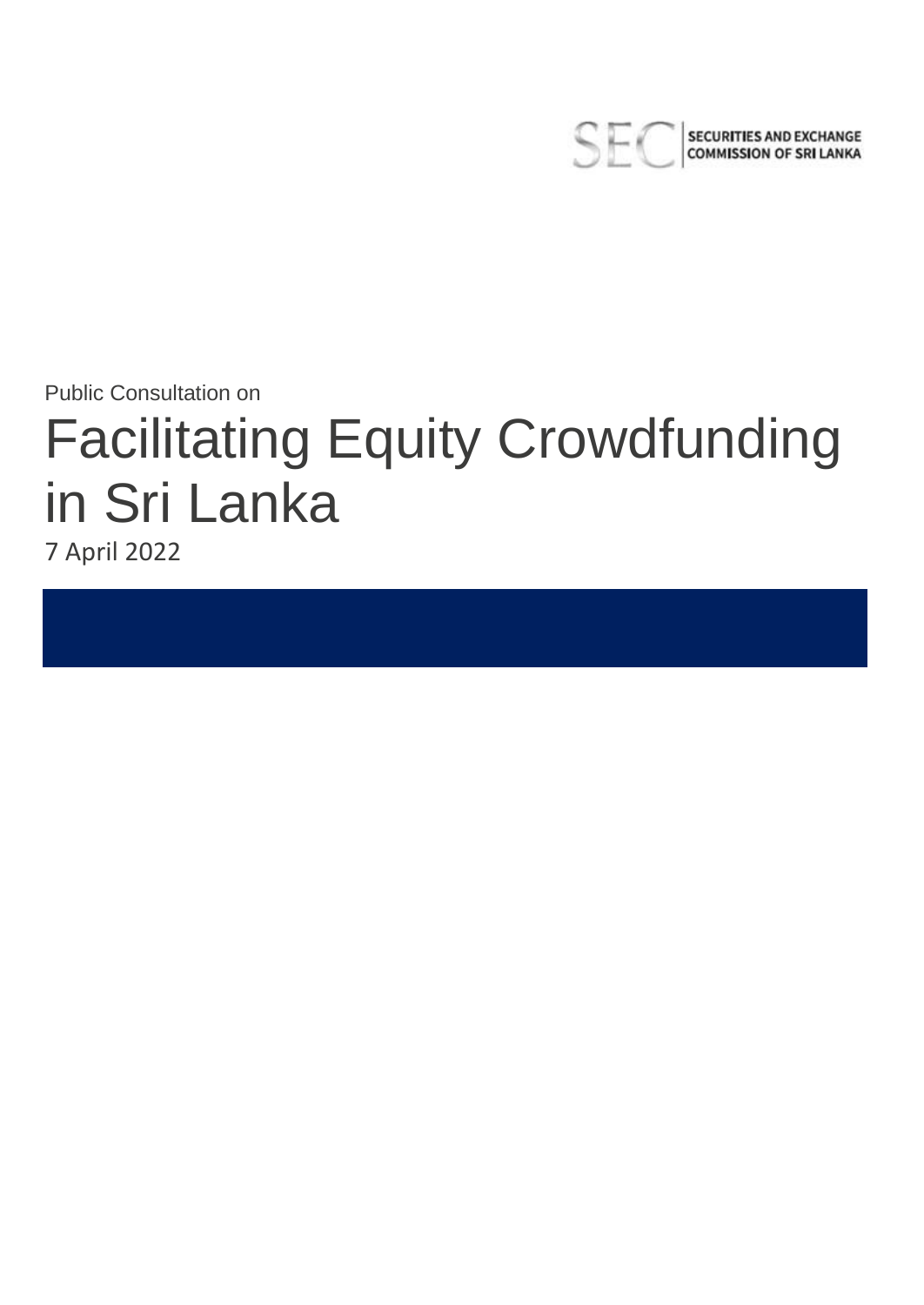# **1.0 Foreword**

This paper discusses the concept of Equity Crowdfunding and the practices adopted in other stock markets, and seeks public comment on the proposed policy and regulatory framework with respect to facilitating Equity Crowdfunding developed under the technical assistance provided by the Asian Development Bank (ADB). The Securities and Exchange Commission of Sri Lanka (SEC) would like to invite the public and other stakeholders to submit written comments on the questions posed in this consultation paper (refer Section 6.0 for further details), **on or before 23rd May 2022**, under the title **"Public Consultation on Equity Crowdfunding"**. Comments received may be publicly available and will not be treated as confidential unless a special request is made in that respect.

# **2.0 Overview of Crowdfunding (CF)**

CF is solicitation of funds (small amount) from multiple investors through a web-based platform or social networking site for a specific project, business venture or social cause.

Types of CF are enumerated in figure 1.



Source: IOSCO Staff Working Paper - Crowd-funding: An Infant Industry Growing Fast

- **i. Social/Donation CF:** Social/Donation CF denotes solicitation of funds for social, artistic, philanthropic or other purpose, and not in exchange for anything of tangible value. Eg. Kickstarter, Indiegogo
- **ii.** Reward CF: Reward CF refers to solicitation of funds, wherein investors receive some existing or future tangible reward (such as an existing or future consumer product or a membership rewards scheme) as consideration. Eg. Kicktstarter, Rockethub
- **iii. Peer-to-peer lending:** In Peer-to-Peer lending, an online platform matches lenders/investors with borrowers/issuers in order to provide unsecured loans and the interest rate is set by the platform. Some Peer-to-Peer platforms arrange loans between individuals, while other platforms pool funds which are then lent to small and medium-sized businesses. Eg.Lending Club, Prosper, Zopa, Funding Circle
- **iv. Debt/Equity CF:** Equity/Debt CF platform provides an online fund raising platform for start ups, small and medium companies, etc by issuing equity or debt securities. Businesses seeking to raise capital through this mode typically advertise online through a crowdfunding platform website, which serves as an intermediary between entities/persons who are in need of funds and investors/lenders. Eg. Syndicate Room, Crowd cube and Seeders.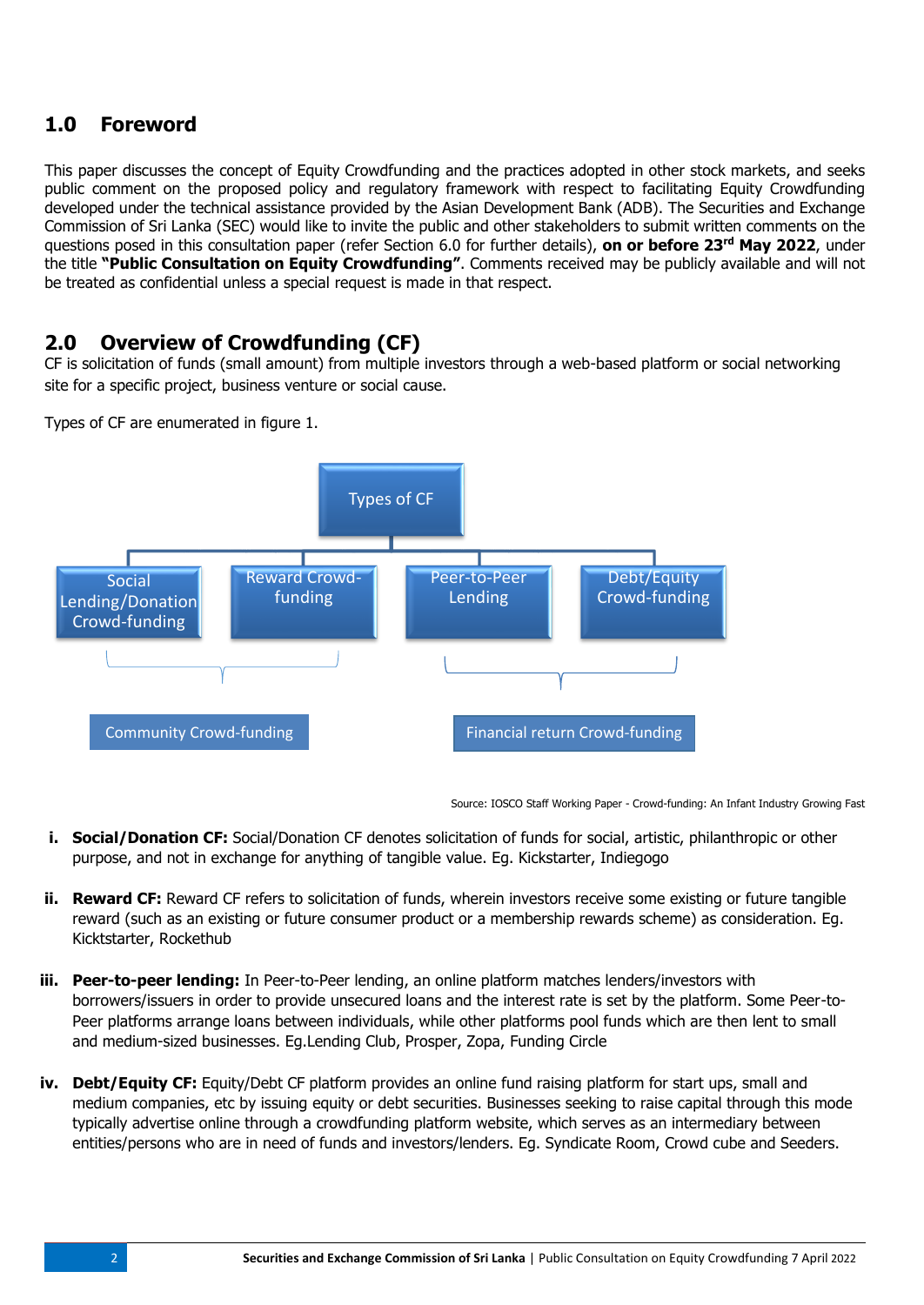# **3.0 Benefits and Risks of Equity Crowdfunding (ECF)**

## **3.1. Benefits**

- ECF provides a much needed new mode of financing for start-ups and SME sector and increases flows of credit to SMEs and other users in the real economy.
- Cost advantages: through ECF platforms entrepreneurs can raise equity financing without having to undergo the procedures and costs associated with initial public offering
- **Lower cost of capital**
- Can maintain control in companies by offering a small proportion of shares
- Provides a new investment avenue and a new product in relation to portfolio diversification by Investors
- Provides a low cost marketing tool (through social media,etc)
- **Timing : relatively shorter than raising funds through other modes**

## **3.2. Risks**

- Substitution of Institutional Risk by Retail Risk:
	- Presently, the risk in financing Start-ups and SMEs is mainly borne by Venture Capital Funds (VCFs), Private Equity (PE) Investors etc.
	- In crowdfunding, these entities solicit investments in smaller sums from large number of investors. Hence, the risk taking by VCF/PE (informed investors) is substituted with retail investors, whose risk tolerance level may be relatively low.
- Risk of default:

There is no or less recourse to the investors against the issuer, in case of a default or fraud.

Risk of Fraud :

There is possibility of genuine websites being used by fraudsters claiming to be promoters of projects or of false websites being established, simply to defraud the investors or to entice individuals to provide credit card details etc.

 Disclosure risks: ECF platforms may lack standardization and provide less detail than securities in the public markets

## **4.0 ECF, as an alternative fund raising avenue for SMEs in Sri Lanka**

ECF platforms have facilitated alternative on-line fund raising mechanism for SMEs and provide a new investment avenue for investors. In many jurisdictions, ECF platforms are operating successfully. ECF platform can positively contribute for the country's economic development by providing a low cost alternative fund raising mechanism for start-ups, SMEs etc., generating mush needed foreign inflows, offering diverse investment opportunities for both local and foreign investors. However, it is important to note that proper regulatory measures and risk management framework needs to be put in place to effectively manage potential risks associated with ECF platforms in line with the applicable International Organization for Securities Regulators (IOSCO) principles.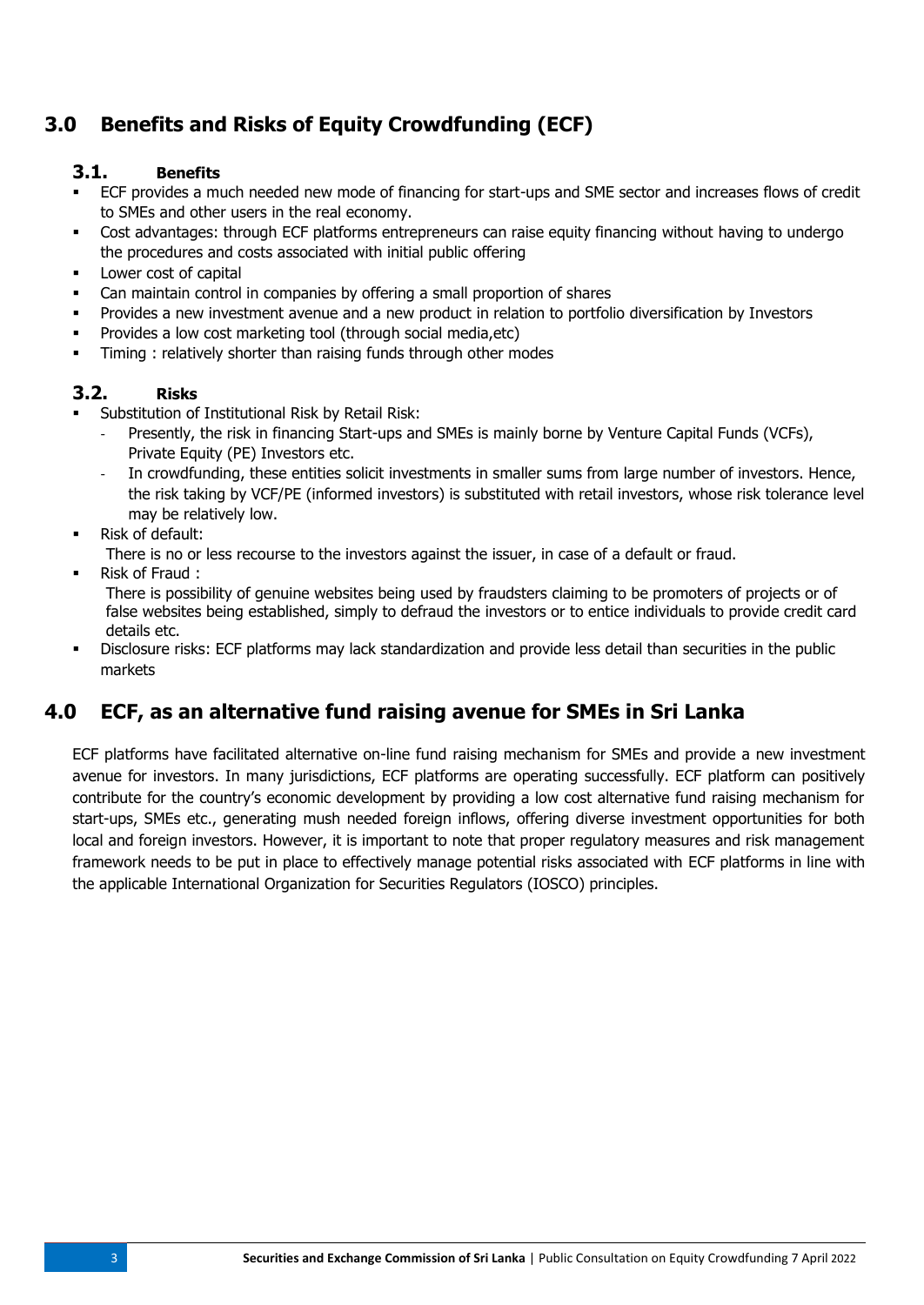# **5.0 Experience from other jurisdictions**

| <b>Salient feature</b>                                     | <b>Malaysia</b>                                                                                                                                                                                                                                                                                                                                                                                                                                                                                                                                                                                   | <b>Thailand</b>                                                                                                                                                                                                                                                                                                                                                                                                                                                                                                                                               |
|------------------------------------------------------------|---------------------------------------------------------------------------------------------------------------------------------------------------------------------------------------------------------------------------------------------------------------------------------------------------------------------------------------------------------------------------------------------------------------------------------------------------------------------------------------------------------------------------------------------------------------------------------------------------|---------------------------------------------------------------------------------------------------------------------------------------------------------------------------------------------------------------------------------------------------------------------------------------------------------------------------------------------------------------------------------------------------------------------------------------------------------------------------------------------------------------------------------------------------------------|
| <b>Eligibility for the</b><br><b>ECF operator</b>          | Registered under the Securities commission<br>٠<br>of Malaysia<br>Must be a locally incorporated company                                                                                                                                                                                                                                                                                                                                                                                                                                                                                          | Must be incorporated in Thailand<br>٠<br>Must have a minimum<br>paid-up<br>registered capital of THB 5 million, and<br>their systems must be ready for use<br>upon applying to the SEC for approval<br>to operate                                                                                                                                                                                                                                                                                                                                             |
| <b>Limitation on</b><br>capital Raised                     | An issuer can only raise up to RM3 million<br>٠<br>within a 12-month period, irrespective of the<br>number of campaigns an issuer may seek<br>funding for during the 12-month period; and<br>An issuer can only utilise the ECF platform<br>٠<br>to raise a maximum amount of RM5 million,<br>excluding<br>the<br>issuer's<br>own<br>capital<br>contribution or any funding obtained<br>through a private placement exercise                                                                                                                                                                      |                                                                                                                                                                                                                                                                                                                                                                                                                                                                                                                                                               |
| <b>Eligible investors</b><br>and investment<br>limit       | Sophisticated investors: No restrictions on . Allowed for retail and<br>٠<br>investment amount<br>• Angel investors: A maximum of RM500,000<br>within a 12-month period; and<br>Retail investors: A maximum of RM5,000 per<br>٠<br>issuer with a total amount of not more than $\blacksquare$<br>RM50,000 within a 12-month period.                                                                                                                                                                                                                                                               | non-retail<br>including<br>investors<br>institutional<br>investors, mutual fund companies and<br>venture capital investors & angel<br>investors<br>Retail investor - must be not more<br>than THB 100,000 to each                                                                                                                                                                                                                                                                                                                                             |
| <b>Obligations on</b><br>the crowd<br>funding<br>platforms | Carry out a due diligence exercise on<br>٠<br>prospective issuers<br>Ensure the issuer's disclosure document is<br>verified for accuracy and made accessible<br>to investors through the ECF platform;<br>Inform investors of any material adverse<br>٠<br>change to the issuer's proposal;<br>Ensure that the fundraising limits imposed<br>on the issuer are not breached; and<br>Ensure that the investment limits imposed<br>on the investor are not breached.<br>Establish and maintain one or more trust<br>accounts designated for the funds raised<br>by an issuer hosted on its platform | Screening issuers wishing to offer<br>crowdfunding shares or debentures<br>via the crowdfunding portal<br>ECF platform operator must put in<br>place the following but not limited to:<br>a system to prevent access to<br>$\sim$<br>information concerning the offering<br>of shares through an ECF platform<br>by anyone who is not a member<br>A system that allows the ECF<br>platform<br>operator<br>identify<br>to<br>investors and to verify their<br>qualifications as retail or non-retail<br>investors before investing through<br>the ECF platform |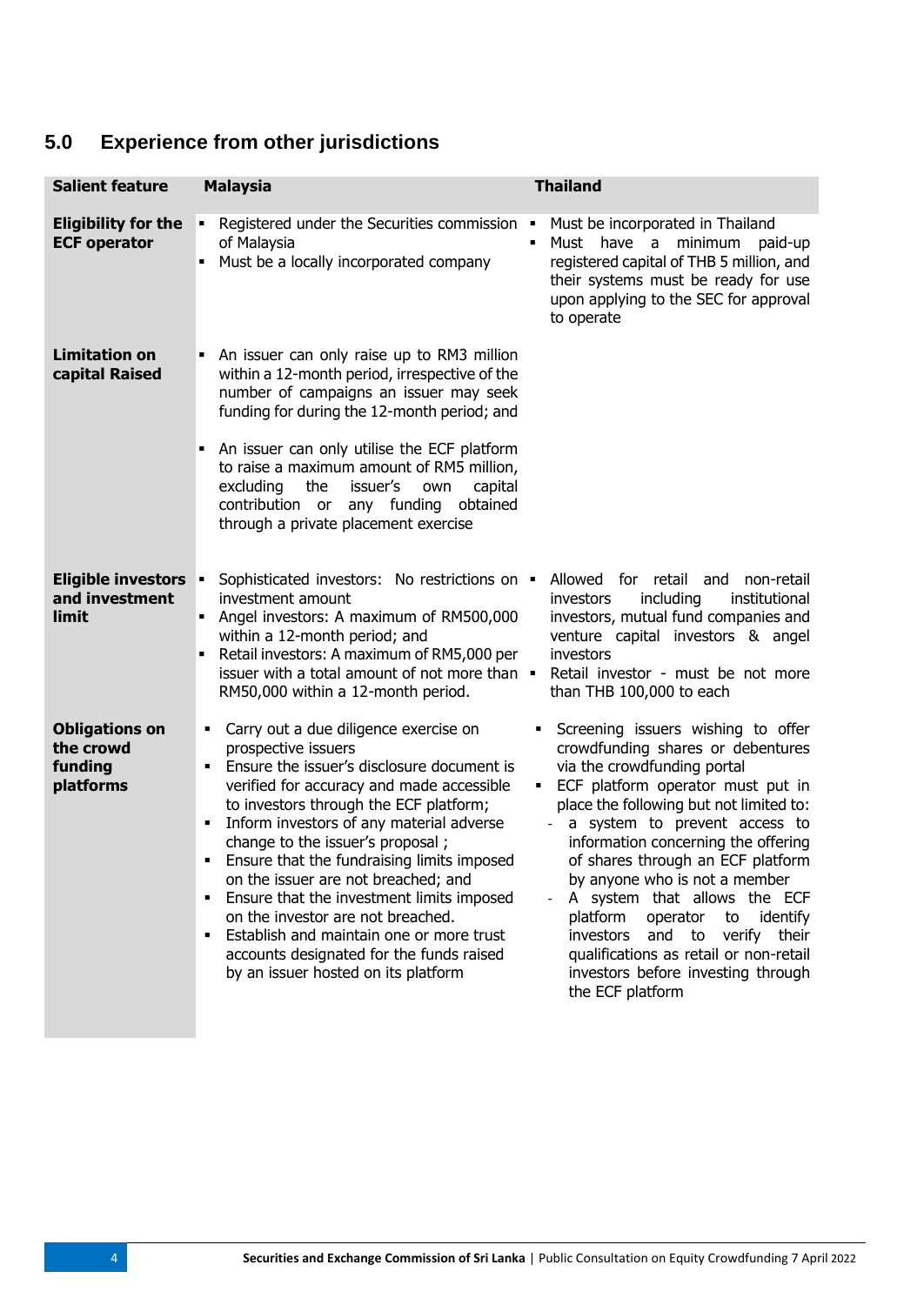| <b>Salient feature</b>                                  | <b>Malaysia</b>                                                                                                                                                                                                                                                          | <b>Thailand</b>                                                                                                                                                                                                           |
|---------------------------------------------------------|--------------------------------------------------------------------------------------------------------------------------------------------------------------------------------------------------------------------------------------------------------------------------|---------------------------------------------------------------------------------------------------------------------------------------------------------------------------------------------------------------------------|
| <b>Permitted and</b><br>non-permitted<br><b>Issuers</b> | Permitted<br>Only locally incorporated private companies<br>٠<br>and limited liability partnerships (excluding<br>exempt private companies) will be allowed to<br>be hosted on the ECF platform.<br>Not Permitted<br>Commercially or financially complex structures<br>٠ | Permitted<br>Must be a company incorporated<br>under Thai law, and must intend to<br>use the proceeds of newly-issued<br>shares and debentures to fund the<br>company's<br>operations,<br>for<br><b>or</b><br>refinancing |
|                                                         | (i.e. investment fund companies or financial<br>institutions);                                                                                                                                                                                                           | Not Permitted<br>Listed<br>company<br>Stock<br>on<br>the<br>Exchange of Thailand                                                                                                                                          |
|                                                         | Public-listed companies and their subsidiaries;<br>٠                                                                                                                                                                                                                     |                                                                                                                                                                                                                           |
|                                                         | Companies with no specific business plan or its<br>Е<br>business plan is to merge or acquire an<br>unidentified entity (i.e. blind pool);                                                                                                                                |                                                                                                                                                                                                                           |
|                                                         | Companies other than a micro fund that<br>٠<br>propose to use the funds raised to_provide<br>loans or make investment in other entities;                                                                                                                                 |                                                                                                                                                                                                                           |
|                                                         | Companies other than a micro fund with paid-<br>Е<br>up share capital exceeding RM5 million; and                                                                                                                                                                         |                                                                                                                                                                                                                           |
|                                                         | any other type of entity that is specified by the<br>٠<br>SC                                                                                                                                                                                                             |                                                                                                                                                                                                                           |
| <b>Key Disclosure</b><br>requirements                   | a) Information<br>that<br>explains<br>key<br>characteristics of the company;                                                                                                                                                                                             |                                                                                                                                                                                                                           |
|                                                         | b) Information that explains the purpose of<br>the fund raising and the targeted<br>offering amount;                                                                                                                                                                     |                                                                                                                                                                                                                           |
|                                                         | c) Information relating to the business plan<br>of the company; and                                                                                                                                                                                                      |                                                                                                                                                                                                                           |
|                                                         | d) Financial information relating to the<br>company-                                                                                                                                                                                                                     |                                                                                                                                                                                                                           |
|                                                         | for offerings below RM500,000:<br>٠<br>audited financial statements of the<br>company, where applicable (e.g. where<br>the issuer has been established for at<br>least 12 months); and                                                                                   |                                                                                                                                                                                                                           |
|                                                         | where audited financial statements are<br>unavailable (e.g. the issuer is newly<br>certified<br>financial<br>established),<br>statements or information<br>by the<br>issuer's management; or                                                                             |                                                                                                                                                                                                                           |
|                                                         | for offerings above RM500,000: audited<br>٠<br>financial statements of the company.                                                                                                                                                                                      |                                                                                                                                                                                                                           |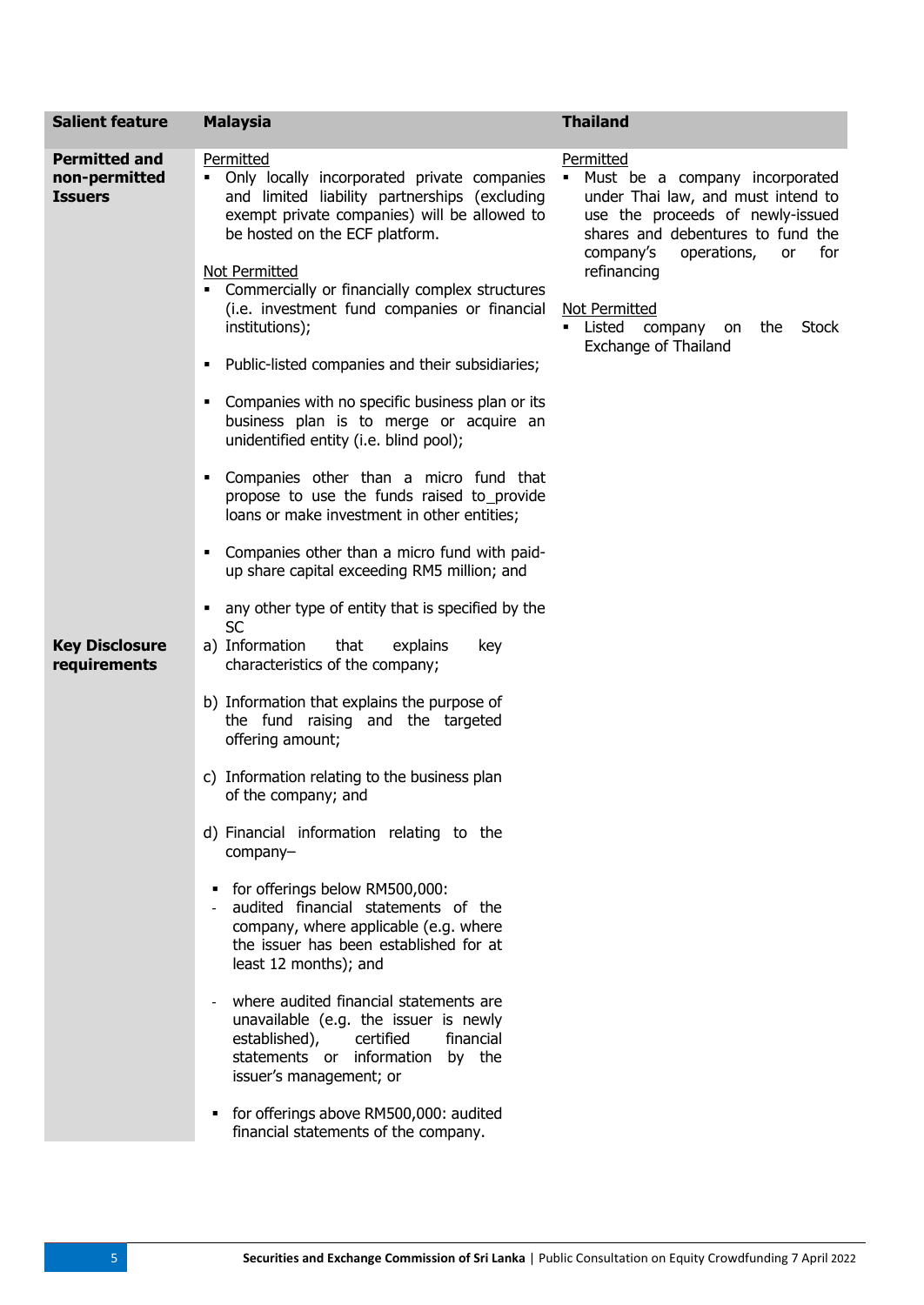## **6.0 Proposed Regulatory Framework**

## **6.1. General Requirements and Obligations of ECF Operators**

- i) ECF Platform Operator Requirements and Registration
	- a) ECF platform operators shall be registered as market operators under Chapter 1 and 2 of Part IV of the SEC Act No. 19 of 2021 (the SEC Act).
	- b) Process for registering should be properly defined and time bound.
	- c) ECF operators should be a formally registered company or corporation.
	- d) ECF operators might consider selectively registering foreign ECF operators that have significant experience in other countries and can show a letter of introduction.
	- e) All registered ECF platform market operators shall be subject to the market misconduct provisions contained in Section 127(a) (iv) of Part V of the SEC Act and the regulations and oversight of the Commission under the provisions of the SEC Act.
- ii) ECF Platform Operators
	- a) Shall be subject to the provision under section 123 of Chapter 2 of Part IV of the SEC Act which empowers the Commission to review market operators in the interest of investors or the maintenance of an orderly and fair market.
	- b) Owners and key officers should be subject to "fit and proper" testing.
	- c) Shall demonstrate competence and capacity to analyse business and financial plans of start-ups and small enterprises.
	- d) Shall provide a detailed operating plan including fees, charges and other expenses that it may charge, impose on issuers or investors.
	- e) Shall complete contingency plans in the event the ECF operator is unable to carry out its operations or cessation of business.
	- f) Shall be responsible for delivering fair dealing outcomes to investors and to exercise effective oversight of their operations.
	- g) ECF operators are prohibited from providing financial assistance to Investors.
	- h) ECF operators should periodically review their polices and processes against the measures in this regulation and take actions to address any gaps arriving from the review.
- iii) Responsibilities of the Board of Directors of the ECF Operator
	- a) ensure compliance with applicable rules,
	- b) ensure implementation of adequate internal controls,
	- c) regular assessment of risks,
	- d) Should the Board of Directors identify a breach of the rules in this regulation by those operating or managing the ECF platform, they must immediately notify the SEC.
- iv) An ECF Platform Operator shall comply with the minimum capital requirement imposed by the Commission from time to time.
- v) Due Diligence Requirements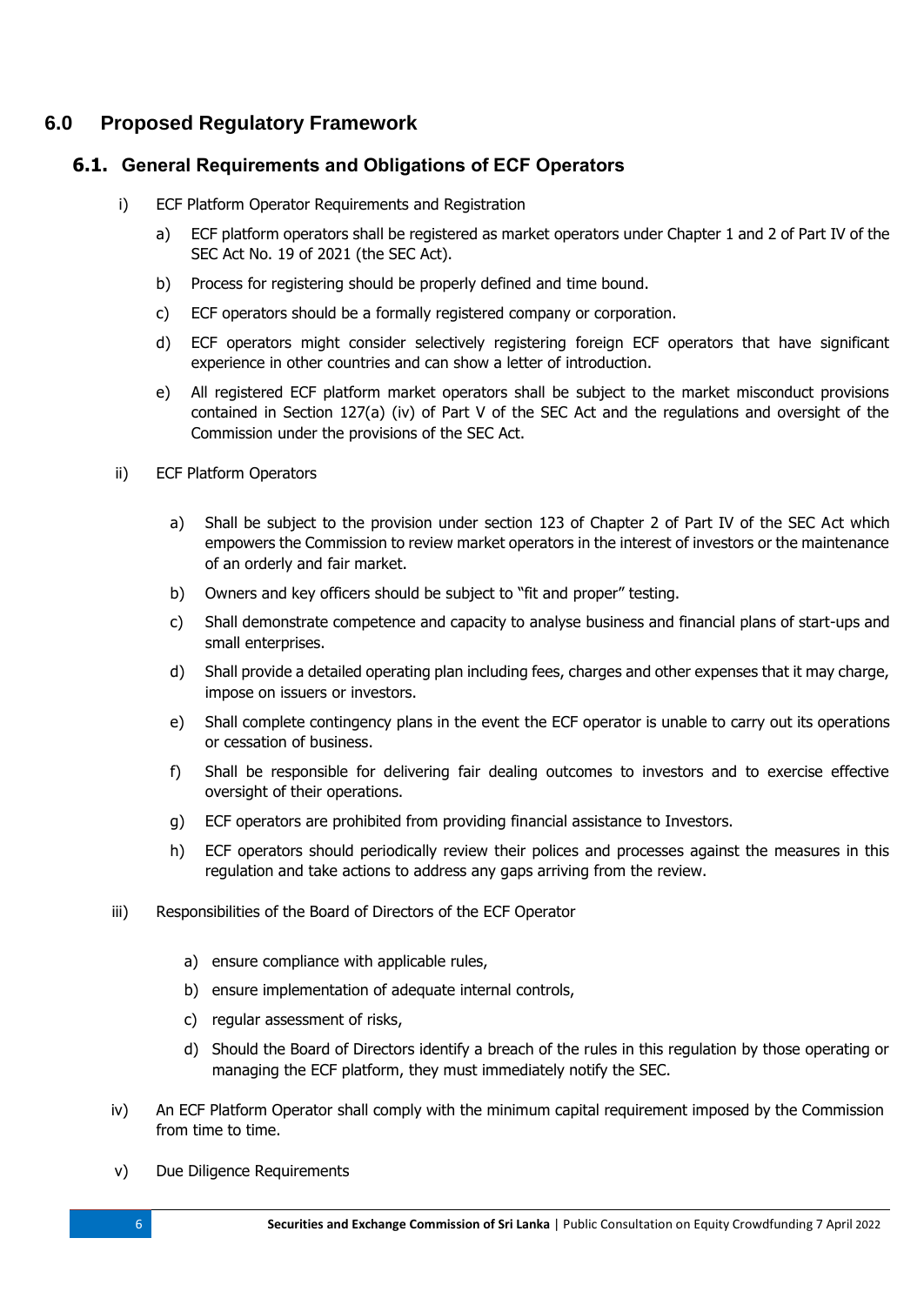- a) Maintain internally developed procedures clearly setting out evaluation criteria used in conducting due diligence on issuers.
- b) Issue risk warning statements, including all risk factors that users may require in making a decision to participate on the platform.
- vi) Anti‐Money Laundering (AML) / Know Your Client (KYC) Requirements
	- a) An ECF platform operator shall adhere to rules and regulations of the Financial Intelligence Unit (FIU) of the Central Bank of Sri Lanka (CBSL) including AML and KYC requirements.
- vii) Data protection / privacy / cybersecurity / IT systems
	- a) Shall demonstrate that they have proper IT systems in place and can manage normal IT-related risks (it is a fintech, so should have fintech capacity).
	- b) Shall demonstrate that they will be able to manage risks and can demonstrate the processes and contingency arrangements in place where they are unable to carry out operations.
	- c) Shall appoint at least one person to be responsible for the operation and financial management of the recognized market and to act as the main contact with the SEC Sri Lanka.
	- d) Shall be able to take appropriate action against a person in breach including directing the person in breach to take any necessary remedial measure.
	- e) Shall ensure proper regulation and supervision of its users, or any person utilizing or accessing its platform, including suspension and expulsion of such persons.
- viii) Safeguarding / Management of Investor Funds
	- a) Maintain accurate and up-to-date records of Investors' monies held and ensure that Investors' funds are not misappropriated.
	- b) Maintain separate bank accounts for funds raised for different Issuers.
	- c) Ensure that the ECF Operator has sufficient financial, human and other resources for the operation of the recognized market, at all times.
	- d) An ECF Operator shall establish and maintain in a licensed institution (either a commercial bank, central depository or clearing house), one or more trust accounts designated for the funds raised by an issuer hosted on its platform. This trust money may only be released by an operator to the issuer once a pre‐set targeted amount has been reached, when there is no material adverse change made to the offer during the relevant offer period and when a cooling- off period of six days has expired.
- ix) Communication systems
	- a) ECF Platform shall operate a convenient communication channel to facilitate communication between issuers and investors.
- x) Dispute resolution mechanisms and avoiding conflicts of interest
	- a) Dispute mechanism must be in place, set out in writing, and made known to both issuers and investors.
	- b) To avoid conflicts of interest, operators should not be allowed to invest in issuers on its platform and provide full disclosure on fees and charges.
	- c) Further, operators must not provide financial advice to investors investing in an issuer hosted by the operator.
	- d) ECF Operators must provide information on how the platform facilitates the investor's investment including providing communication channels to permit discussions about issuers hosted on its platform.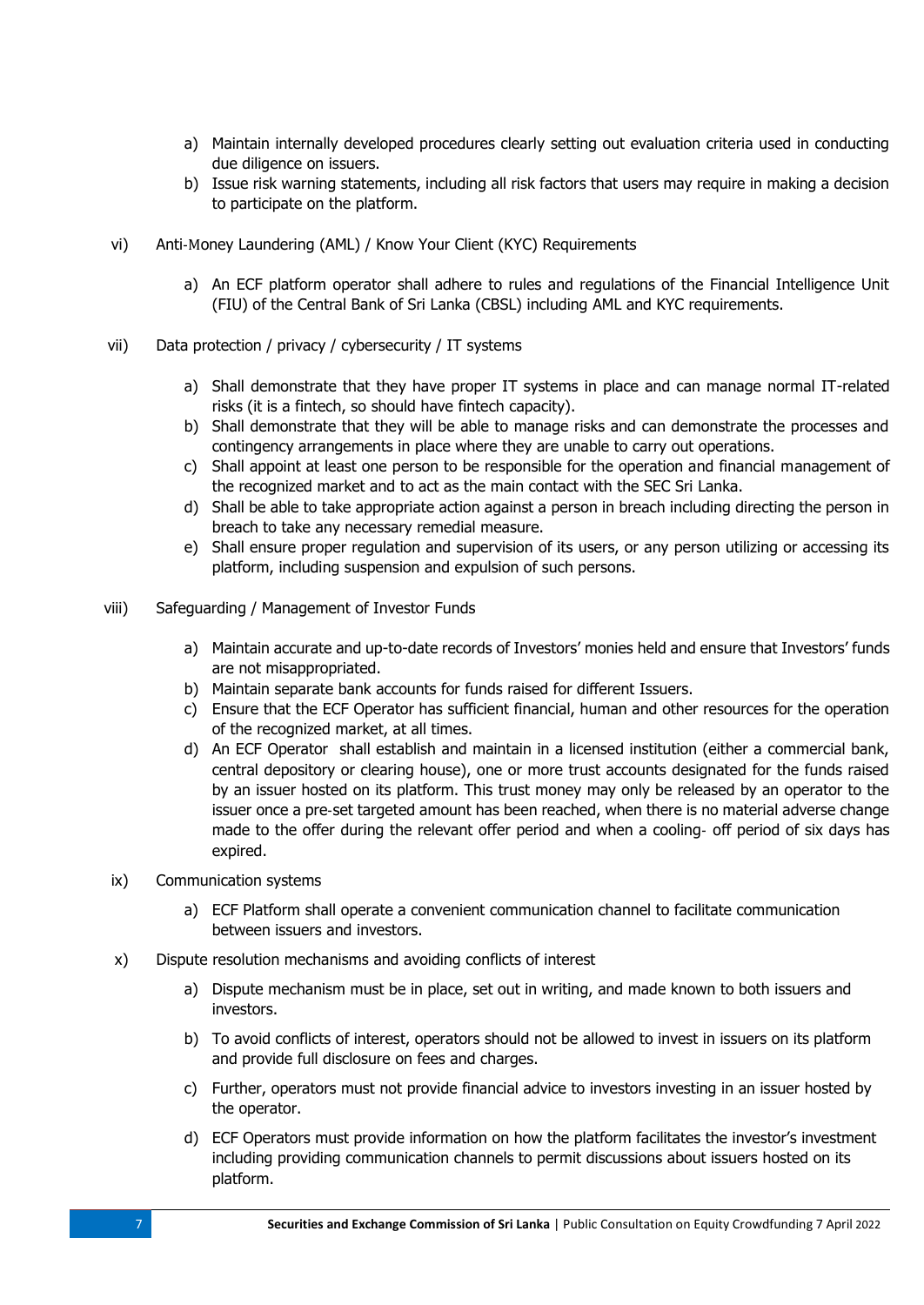- e) Include a general risk warning regarding participation in equity crowdfunding.
- f) Provide information on the rights of investors relating to participation in equity crowdfunding.
- g) Provide information on processes and contingency arrangements in the event the operator is unable to carry out its operations or ceases its business.
- xi) Financial education program
	- a) Shall be in place, and available to support both issuers and investors. In the light of ECF, financial literacy involves educating investors about the basics of equity crowdfunding. All platforms should be required to submit a financial literacy action plan in their proposal to the SEC.
- xii) Reporting Requirements

ECF Operators shall submit:

- a) Quarterly interim financial reports,
- b) Quarterly compliance reports,
- c) Audited annual financial statements.
- xiii) Management of ECF Platform Cessation
	- a) ECF Platform Operators shall have a proper business cessation plan to manage a voluntary or involuntary cessation of the ECF platform operator.
	- b) Shall protect all transactions that have taken place if a registration is subsequently cancelled or revoked in accordance with section 123(6) of Chapter 2 of Part IV of the SEC Act
	- c) Cessation of operation plans should include any communication plans to investors including:
		- i. Public notices 30 days prior to the cessation of operations,
		- ii. How to inform them who they should contact following the operator's closure or whether there will be another party appointed to continue liaising with the investor; and
		- iii. The plan for handling investors' funds including the transfer of funds/operations to another ECF Operator.
- xiv) An ECF platform operator shall maintain records for a period of six (6) years
- xv) An ECF platform operator shall adhere to any other requirements imposed by the Commission from time to time
- xvi) Secondary Market for Shares
	- a) Shares purchased under ECF cannot be resold for a period of one year.
	- b) It is suggested that the re-selling of shares under ECF be either restricted to the initial pool of investors in a ECF scheme or to the same restricted pool of high net-worth or sophisticated investors to avoid selling on a broader, more open secondary market. However, a company that initially raised funds via ECF can decide to go for a listing subsequently.

## **6.2. Requirements/ Restrictions for Investors**

i) Categories of investors/investment limits

Investors can be limited to sophisticated investors, high net worth individuals and investment funds (no more than 10% of the ECF offering) and if retail investors are considered, limits should be quite low).

a) ECF Operators shall ensure that the investment limits imposed on the investors are not breached.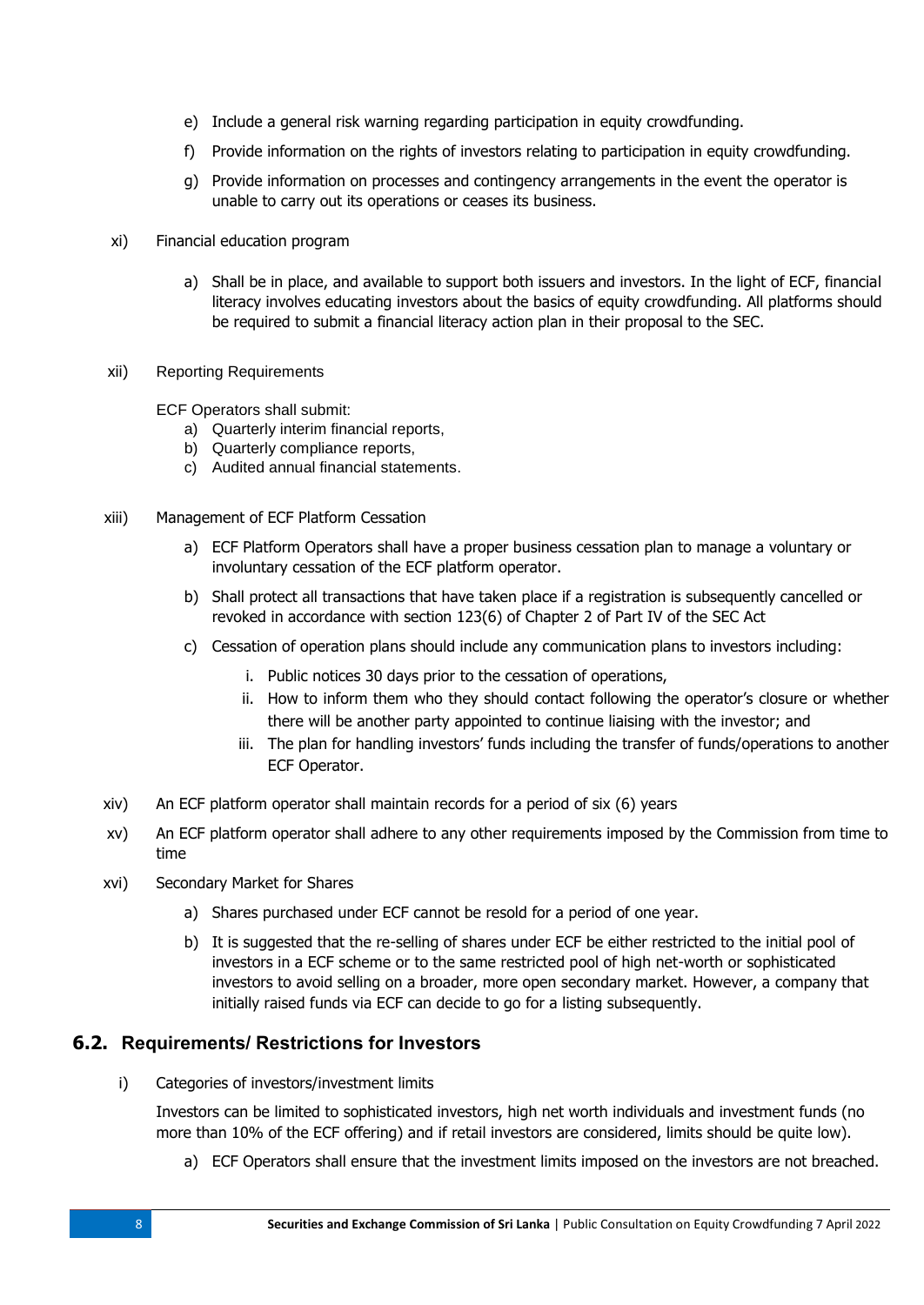- ii) Cooling off/right of cancellation
	- a) This is a standard clause allowing investors to change their minds; benchmark seems to be 2-5 business days.

#### **6.3. Requirements/Restrictions for Investees (Issuers)**

- i) General eligibility requirements are for local unlisted firms
- ii) Certain companies are not eligible to use equity crowdfunding. These include:
	- a) non-Sri Lankan companies;
	- b) companies that already listed on the Colombo Stock Exchange (CSE);
	- c) investment companies;
	- d) companies that have been disqualified by the SEC; and
	- e) companies that have no specific business plan or have indicated their business plan is to engage in a merger or acquisition with an unidentified company or companies.
- iii) Investee size limitation (possible size of an issue)
- iv) Information disclosure requirements
	- a) Platform operators should
		- carry out a due diligence exercise on prospective issuers planning to use its platform;
		- monitor and ensure compliance with its rules and disclosure requirements;
		- ensure the issuer's disclosure document lodged with the platform operator is verified for accuracy and made accessible to investors through the platform;
	- b) Issuers should provide information
		- that explains the key characteristics of the issuer;
		- that explains the purpose for raising the funds and the amount that the issuer seeks to raise;
		- **•** relating to the issuer's business plan; and
		- financial information relating to the issuer, that includes:
			- A. for offerings below LKR 500,000:
				- I. audited financial statements where applicable (e.g. where the issuer has been established for at least 12 months); and where audited financial statements are unavailable (e.g. the issuer is newly established), certified financial statements or information by the issuer's management; and
			- B. for offerings above LKR 500,000: audited financial statements of the issuer.
			- C. Issuers are required to inform investors of any material adverse change to the issuer's proposal;
- v) Limitations on the value of shares issued under ECF
	- a) The following limits on the amount that an issuer may raise:
		- 1) up to LKR 75 million within a 12 month period, irrespective of the number of projects an issuer may seek funding for during the 12 month period; and
		- 2) up to LKR 100 million in total, excluding the issuer's own capital contribution or any funding obtained through private sources.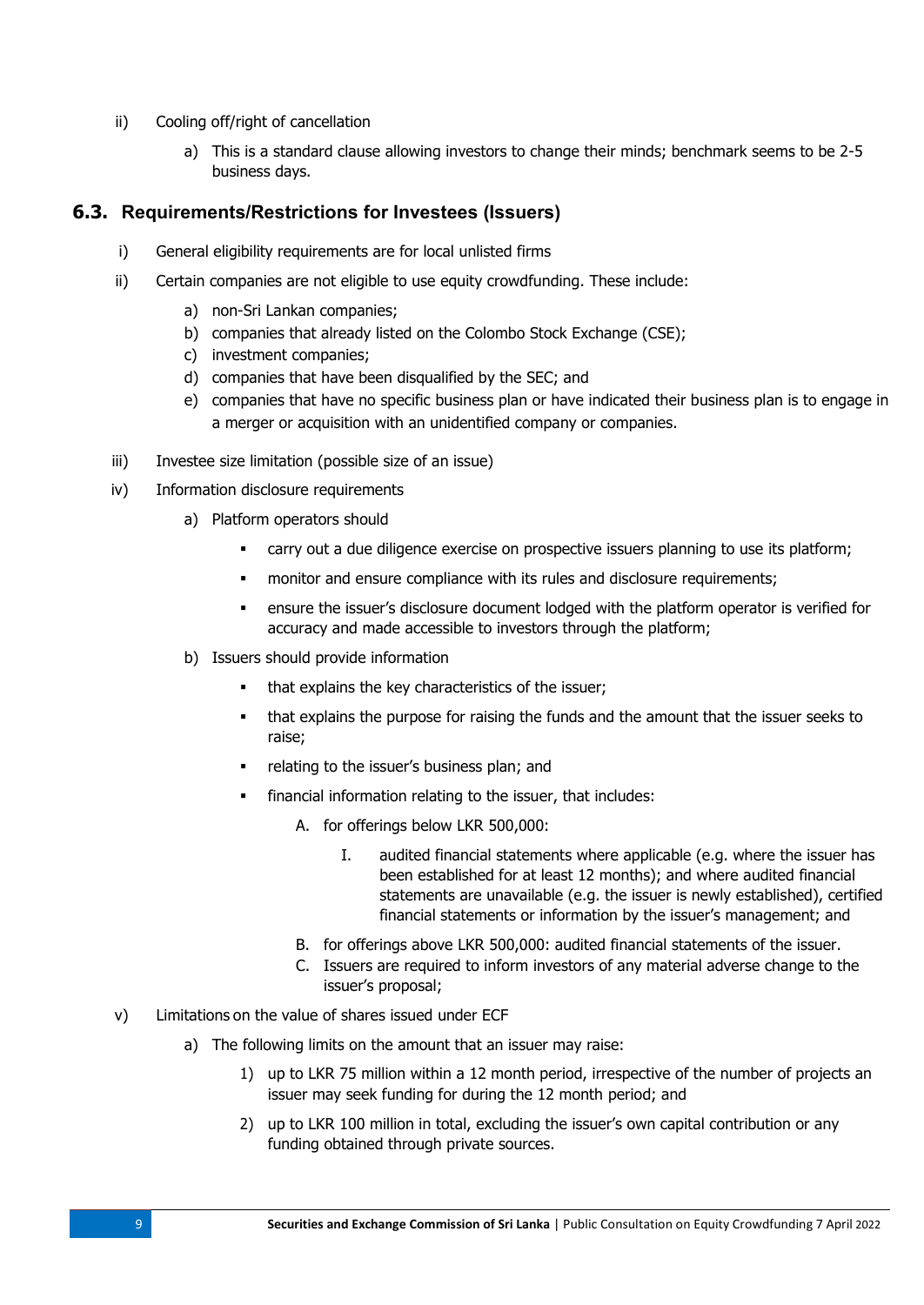- b) Platform operators should ensure that the fundraising limits imposed on the issuer are not breached;
- c) Issuers cannot raise funds simultaneously on multiple ECF platforms in relation to the same issue.
- vi) Other requirements/restrictions
	- a) ECF share issuance should be "all or nothing" (AON), namely, there are a few jurisdictions have a "Keep-It-All" (KIA) model, In the KIA model, the entrepreneurial firm can keep the entire pledged amount, albeit at higher fees, as long as a set amount of capital is raised (in South Korea this is 80%). An issuer names an amount of equity they want to raise. If the target amount is not raised among ECF investors, the issuance does not proceed. This feature ensures discipline and finality: issues either fail or succeed, and there is no middle ground that might raise questions or trigger disputes.